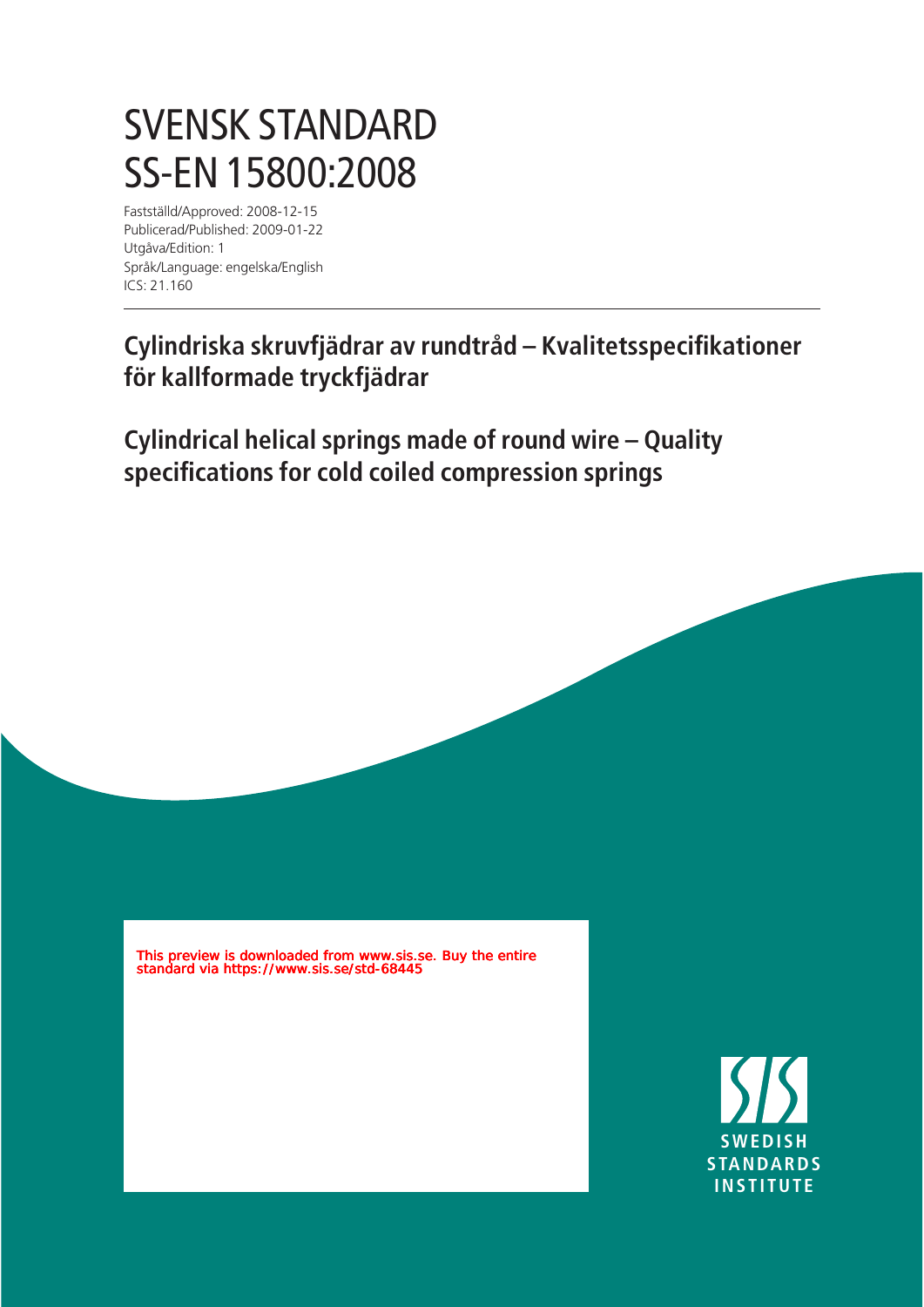## Hitta rätt produkt och ett leveranssätt som passar dig

### **Standarder**

Genom att följa gällande standard både effektiviserar och säkrar du ditt arbete. Många standarder ingår dessutom ofta i paket.

#### **Tjänster**

Abonnemang är tjänsten där vi uppdaterar dig med aktuella standarder när förändringar sker på dem du valt att abonnera på. På så sätt är du säker på att du alltid arbetar efter rätt utgåva.

e-nav är vår online-tjänst som ger dig och dina kollegor tillgång till standarder ni valt att abonnera på dygnet runt. Med e-nav kan samma standard användas av flera personer samtidigt.

#### **Leveranssätt**

Du väljer hur du vill ha dina standarder levererade. Vi kan erbjuda dig dem på papper och som pdf.

#### **Andra produkter**

Vi har böcker som underlättar arbetet att följa en standard. Med våra böcker får du ökad förståelse för hur standarder ska följas och vilka fördelar den ger dig i ditt arbete. Vi tar fram många egna publikationer och fungerar även som återförsäljare. Det gör att du hos oss kan hitta över 500 unika titlar. Vi har även tekniska rapporter, specifikationer och "workshop agreement". Matriser är en översikt på standarder och handböcker som bör läsas tillsammans. De finns på sis.se och ger dig en bra bild över hur olika produkter hör ihop.

### **Standardiseringsprojekt**

Du kan påverka innehållet i framtida standarder genom att delta i någon av SIS ca 400 Tekniska Kommittéer.

# Find the right product and the type of delivery that suits you

#### **Standards**

By complying with current standards, you can make your work more efficient and ensure reliability. Also, several of the standards are often supplied in packages.

#### **Services**

Subscription is the service that keeps you up to date with current standards when changes occur in the ones you have chosen to subscribe to. This ensures that you are always working with the right edition.

e-nav is our online service that gives you and your colleagues access to the standards you subscribe to 24 hours a day. With e-nav, the same standards can be used by several people at once.

#### **Type of delivery**

You choose how you want your standards delivered. We can supply them both on paper and as PDF files.

#### **Other products**

We have books that facilitate standards compliance. They make it easier to understand how compliance works and how this benefits you in your operation. We produce many publications of our own, and also act as retailers. This means that we have more than 500 unique titles for you to choose from. We also have technical reports, specifications and workshop agreements. Matrices, listed at sis.se, provide an overview of which publications belong together.

#### **Standardisation project**

You can influence the content of future standards by taking part in one or other of SIS's 400 or so Technical Committees.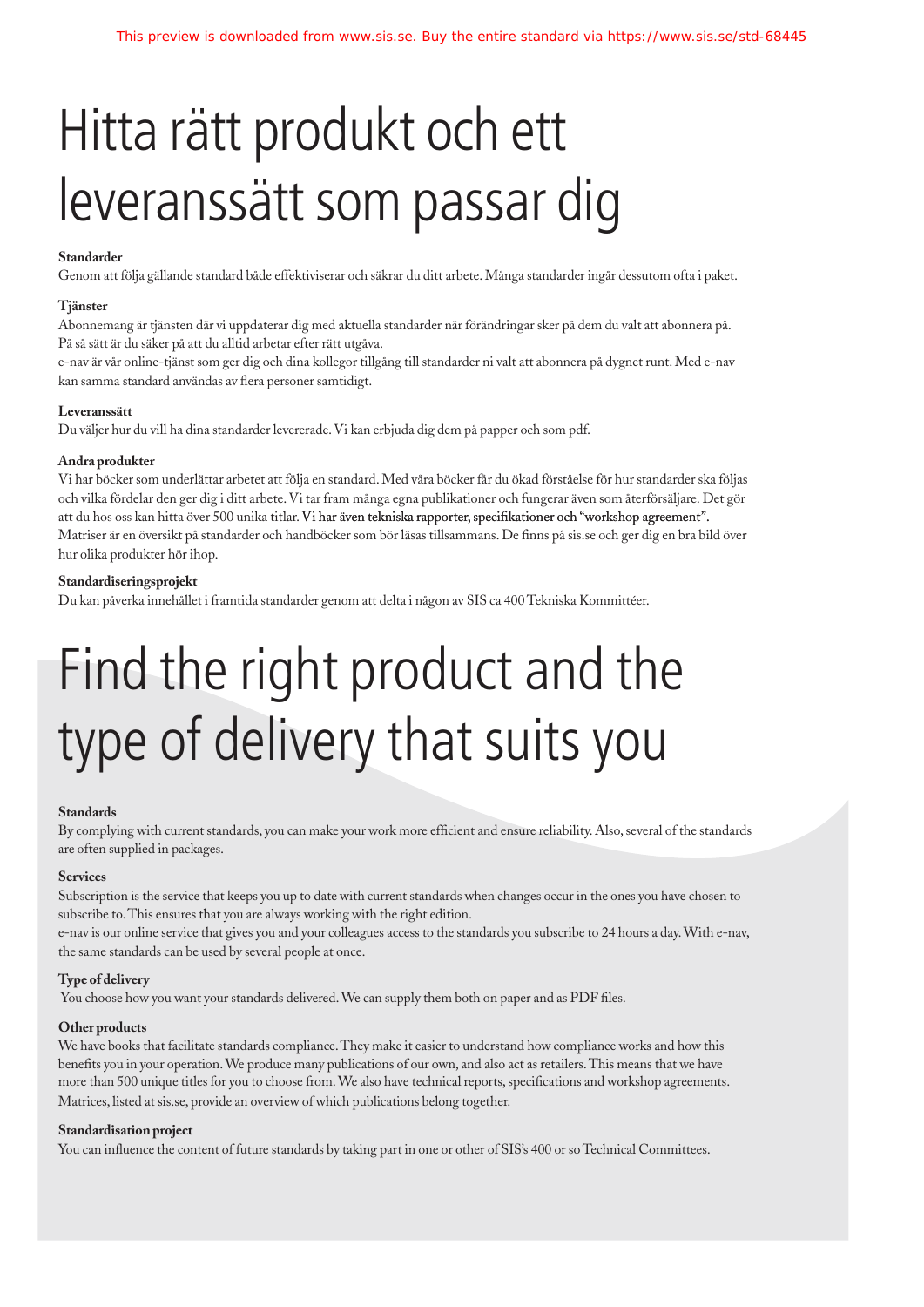Europastandarden EN 15800:2008 gäller som svensk standard. Detta dokument innehåller den officiella engelska versionen av EN 15800:2008.

The European Standard EN 15800:2008 has the status of a Swedish Standard. This document contains the official English version ofEN 15800:2008.

av denna produkt regleras av slutanvändarlicensen som återfinns i denna produkt, se standardens sista sidor.

<sup>©</sup> Copyright/Upphovsrätten till denna produkt tillhör SIS, Swedish Standards Institute, Stockholm, Sverige. Användningen<br>av denna produkt regleras av slutanvändarlicensen som återfinns i denna produkt, se standardens sis

Upplysningar om sakinnehållet i standarden lämnas av SIS, Swedish Standards Institute, telefon 08-555 520 00. Standarder kan beställas hos SIS Förlag AB som även lämnar allmänna upplysningar om svensk och utländsk standard.

Information about the content of the standard is available from the Swedish Standards Institute (SIS), tel +46 8 555 520 00. Standards may be ordered from SIS Förlag AB, who can also provide general information about Swedish and foreign standards.

SIS Förlag AB, SE 118 80 Stockholm, Sweden. Tel: +46 8 555 523 10. Fax: +46 8 555 523 11. E-mail: sis.sales@sis.se Internet: www.sis.se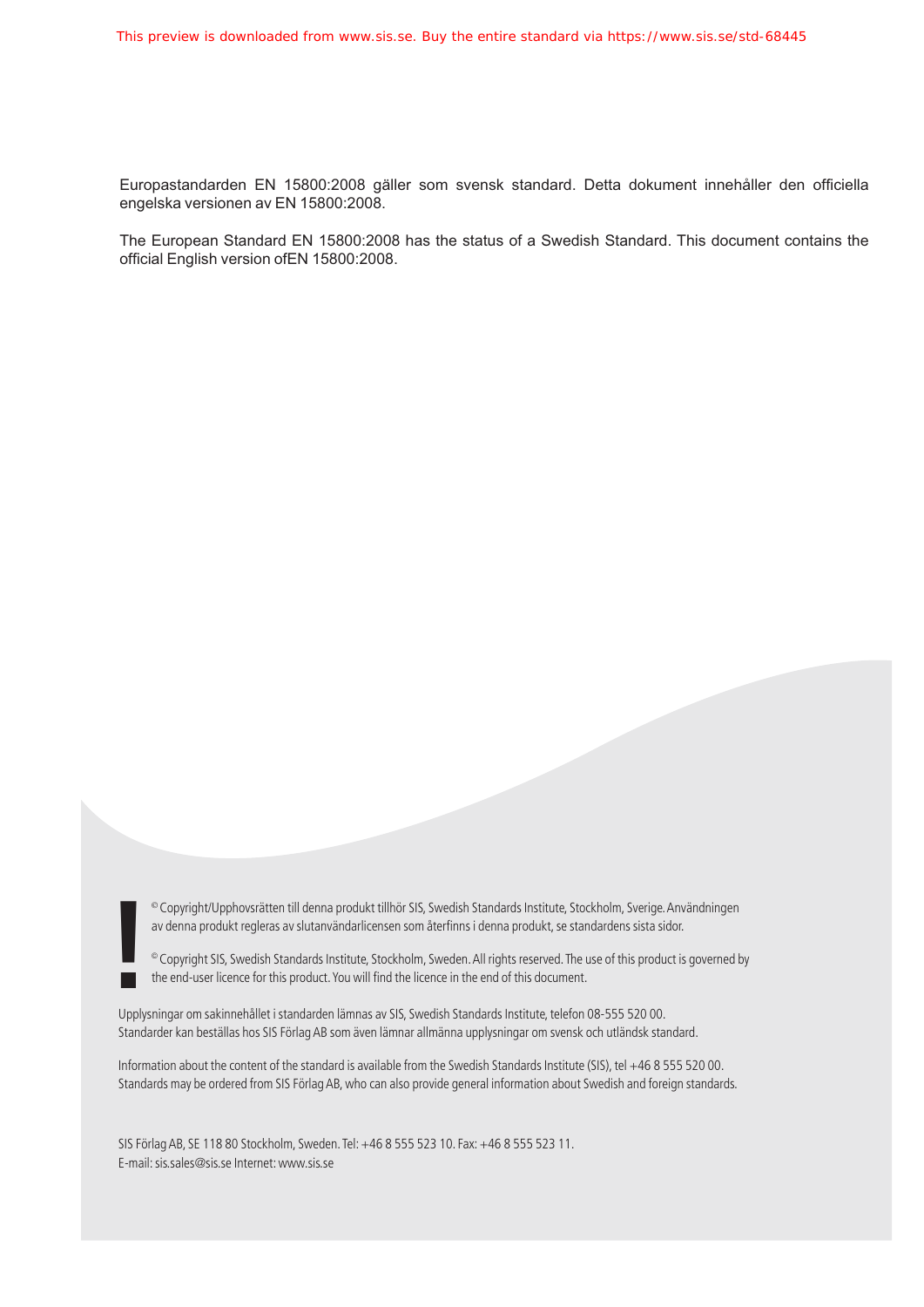This preview is downloaded from www.sis.se. Buy the entire standard via https://www.sis.se/std-68445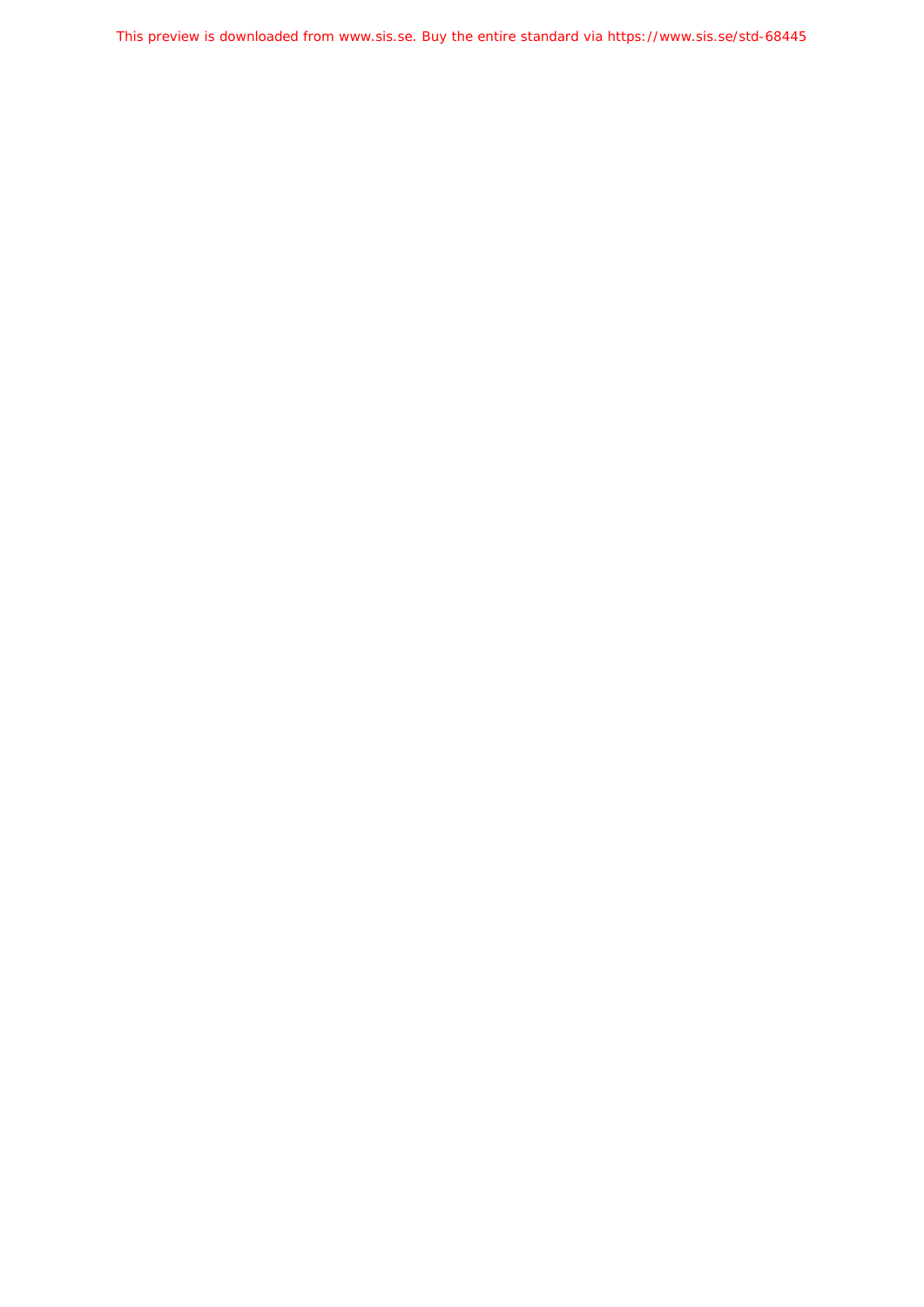## EUROPEAN STANDARD NORME EUROPÉENNE EUROPÄISCHE NORM

## **EN 15800**

December 2008

ICS 21.160

English Version

## Cylindrical helical springs made of round wire - Quality specifications for cold coiled compression springs

Ressorts cylindriques hélicoïdaux en fils ronds - Prescriptions de qualité des ressorts de compression façonnés à froid

Zylindrische Schraubenfedern aus runden Drähten - Gütevorschriften für kaltgeformte Druckfedern

This European Standard was approved by CEN on 18 October 2008.

CEN members are bound to comply with the CEN/CENELEC Internal Regulations which stipulate the conditions for giving this European Standard the status of a national standard without any alteration. Up-to-date lists and bibliographical references concerning such national standards may be obtained on application to the CEN Management Centre or to any CEN member.

This European Standard exists in three official versions (English, French, German). A version in any other language made by translation under the responsibility of a CEN member into its own language and notified to the CEN Management Centre has the same status as the official versions.

CEN members are the national standards bodies of Austria, Belgium, Bulgaria, Cyprus, Czech Republic, Denmark, Estonia, Finland, France, Germany, Greece, Hungary, Iceland, Ireland, Italy, Latvia, Lithuania, Luxembourg, Malta, Netherlands, Norway, Poland, Portugal, Romania, Slovakia, Slovenia, Spain, Sweden, Switzerland and United Kingdom.



EUROPEAN COMMITTEE FOR STANDARDIZATION COMITÉ EUROPÉEN DE NORMALISATION EUROPÄISCHES KOMITEE FÜR NORMUNG

**Management Centre: rue de Stassart, 36 B-1050 Brussels**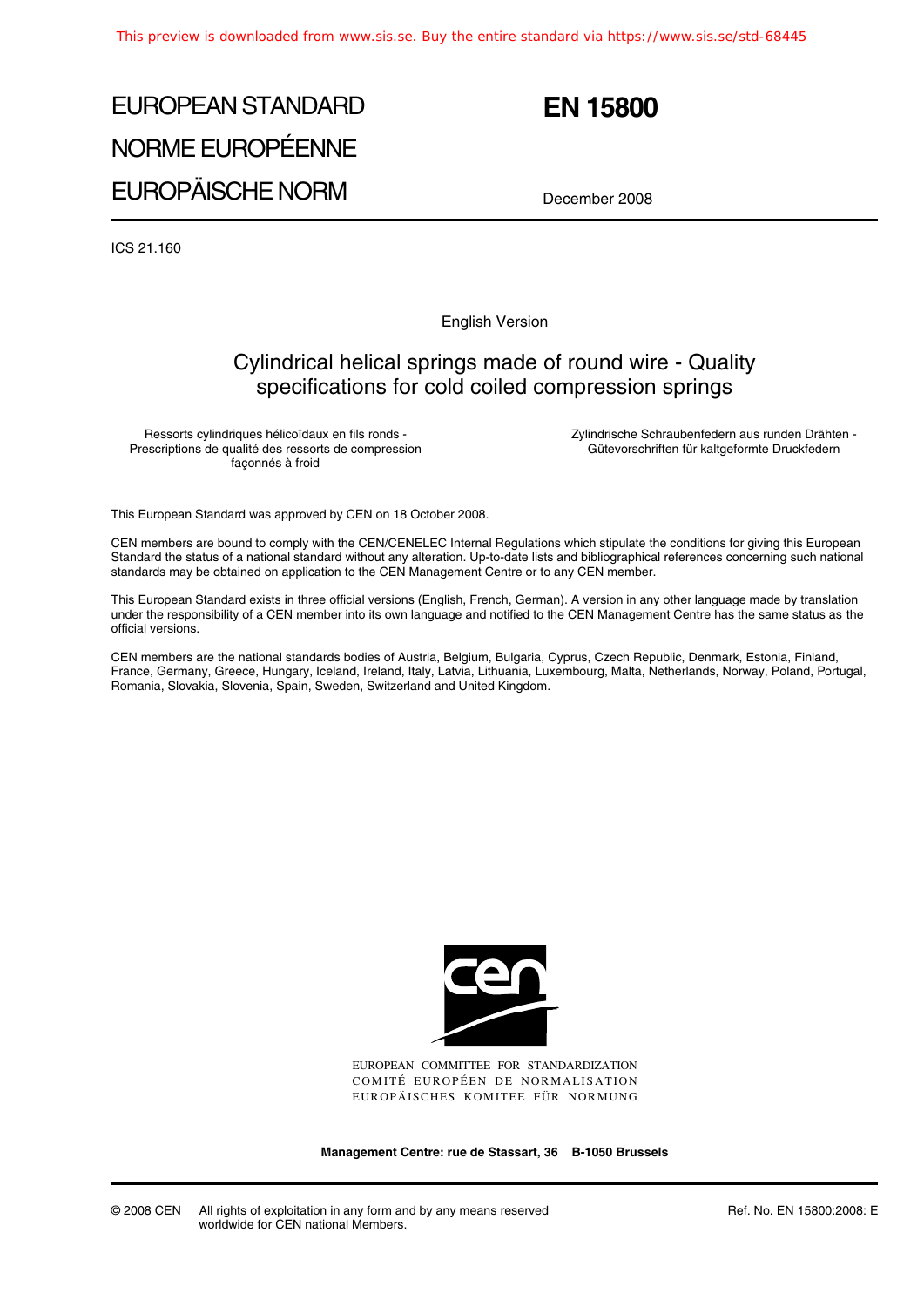## SS-EN 15800:2008 (E)

## **Contents**

| 1                                                                                             |                                                                                           |  |  |
|-----------------------------------------------------------------------------------------------|-------------------------------------------------------------------------------------------|--|--|
| $\mathbf{2}$                                                                                  |                                                                                           |  |  |
| 3                                                                                             |                                                                                           |  |  |
| 4                                                                                             |                                                                                           |  |  |
| 5<br>5.1<br>5.2<br>5.3<br>5.4<br>5.5                                                          |                                                                                           |  |  |
| 6<br>6.1<br>6.2<br>6.3<br>6.4<br>6.5<br>6.6<br>6.7                                            | Permissible variations $e_1$ and $e_2$ of unloaded springs with ends closed and ground 12 |  |  |
| $\overline{7}$<br>7.1<br>7.2<br>7.3                                                           |                                                                                           |  |  |
|                                                                                               |                                                                                           |  |  |
| Annex B (informative) Example - Specification for a Cylindrical Helical Compression Spring 15 |                                                                                           |  |  |
|                                                                                               |                                                                                           |  |  |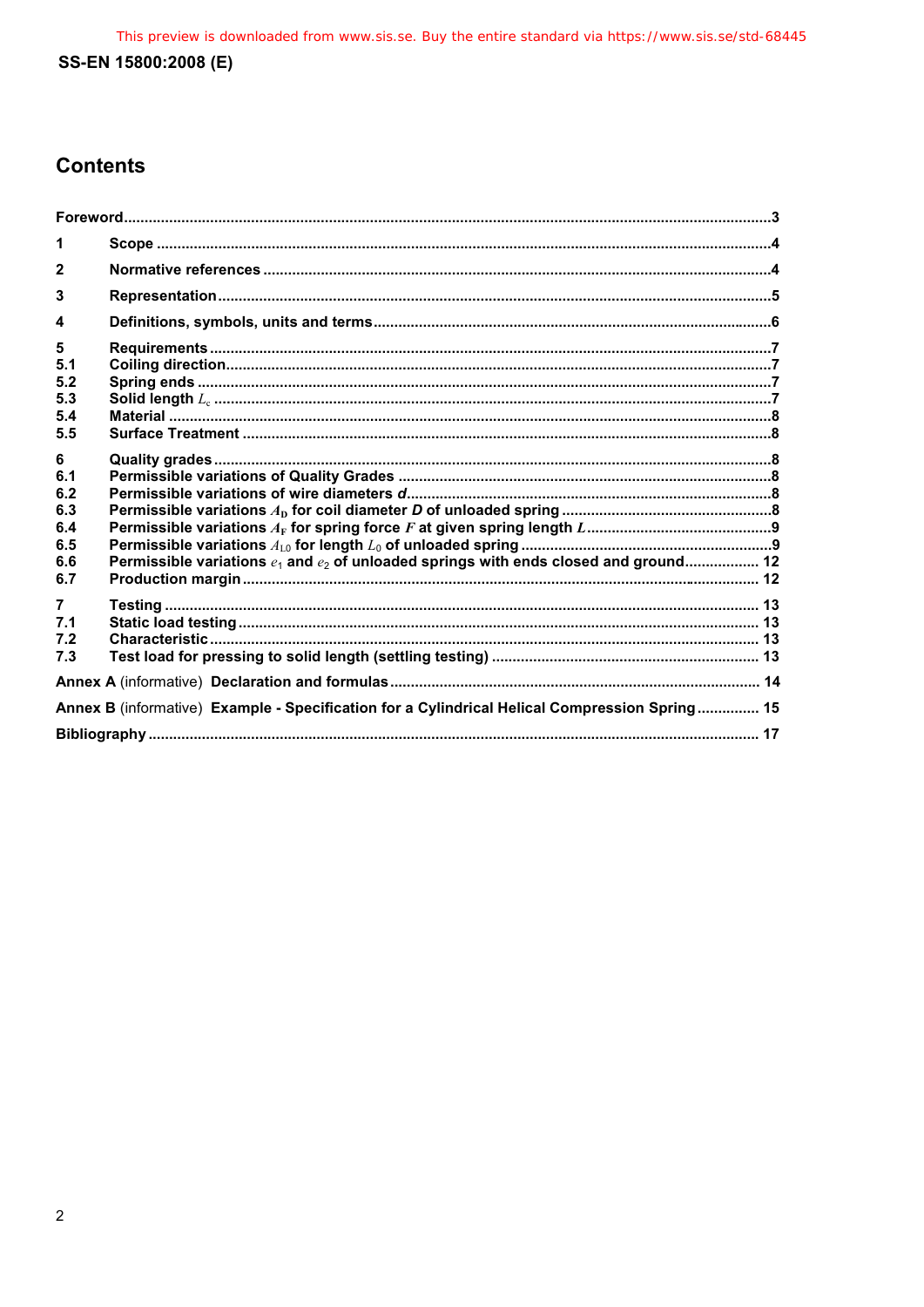## **Foreword**

This document (EN 15800:2008) has been prepared by Technical Committee CEN/TC 378 "Project Committee – Springs", the secretariat of which is held by DIN.

This European Standard shall be given the status of a national standard, either by publication of an identical text or by endorsement, at the latest by June 2009, and conflicting national standards shall be withdrawn at the latest by June 2009.

This European Standard has been prepared by the initiative of the Association of the European Spring Federation ESF and is based on the German Standard DIN 2095 "Helical springs made of round wire — Specification for cold coiled compression springs", which is known and used in many European countries.

Attention is drawn to the possibility that some of the elements of this document may be the subject of patent rights. CEN [and/or CENELEC] shall not be held responsible for identifying any or all such patent rights.

According to the CEN/CENELEC Internal Regulations, the national standards organizations of the following countries are bound to implement this European Standard: Austria, Belgium, Bulgaria, Cyprus, Czech Republic, Denmark, Estonia, Finland, France, Germany, Greece, Hungary, Iceland, Ireland, Italy, Latvia, Lithuania, Luxembourg, Malta, Netherlands, Norway, Poland, Portugal, Romania, Slovakia, Slovenia, Spain, Sweden, Switzerland and the United Kingdom.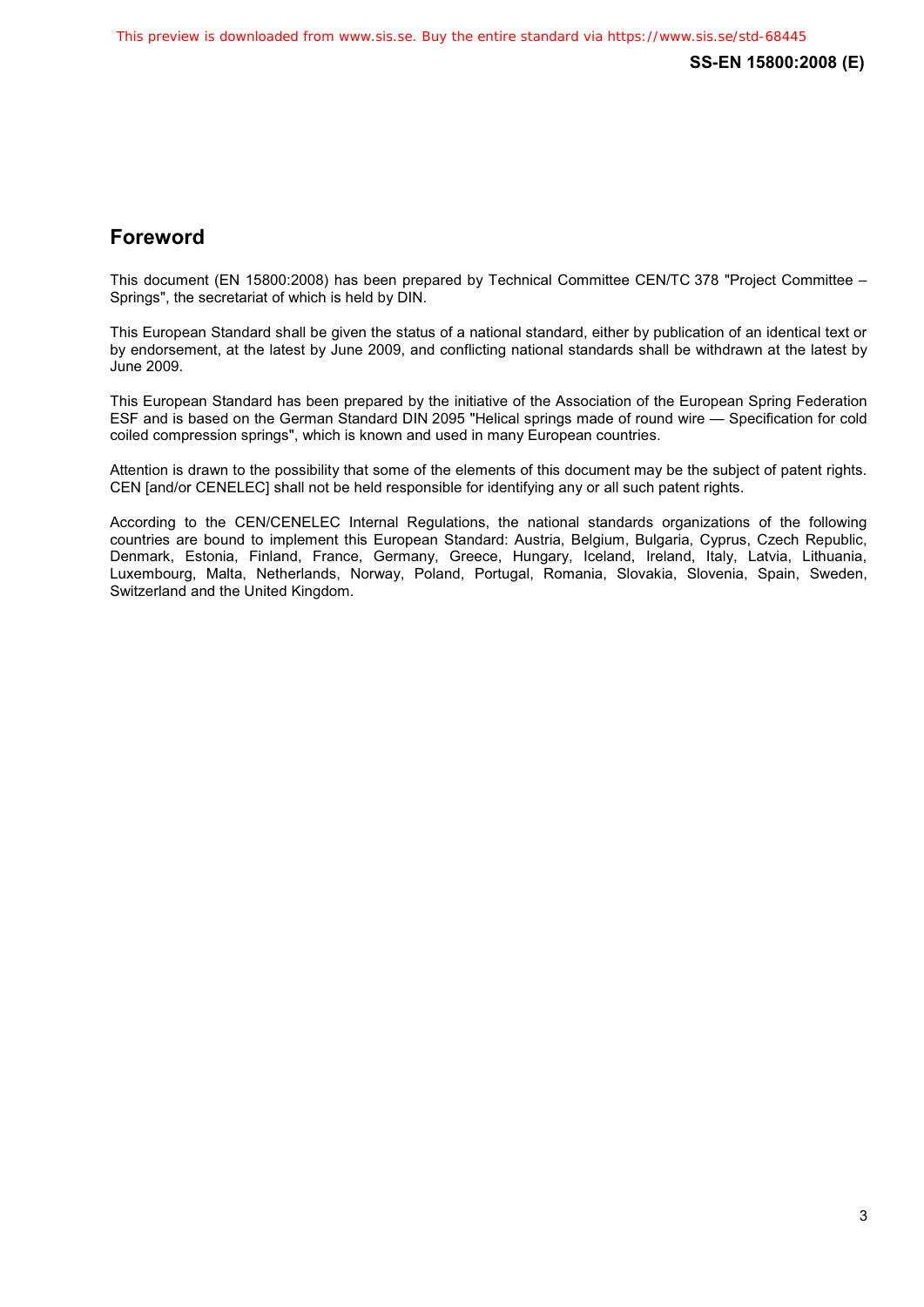## **SS-EN 15800:2008 (E)**

## **1 Scope**

This European Standard applies to cylindrical helical compression springs made of round spring wire. Cold coiled compression springs can be made with wire up to about 16 mm diameter. (See also EN 13906-1).

Cylindrical helical springs made of round wire from European Standard materials are subject to the limiting values in Table 1:

| Table 1                   |                                    |  |  |  |
|---------------------------|------------------------------------|--|--|--|
| <b>Characteristic</b>     | Cold coiled compression<br>springs |  |  |  |
| Wire diameter             | $0.07$ mm $\leq d \leq 16$ mm      |  |  |  |
| Mean coil diameter        | $0.63$ mm $\leq$ $D \leq 200$ mm   |  |  |  |
| Length of unloaded spring | $L_0 \leq 630$ mm                  |  |  |  |
| Number of active coils    | n > 2                              |  |  |  |
| Spring index              | $4 \leq w \leq 20$                 |  |  |  |

A specification for the parameters of cold formed helical compression springs is given in Annex B.

## **2 Normative references**

The following referenced documents are indispensable for the application of this document. For dated references, only the edition cited applies. For undated references, the latest edition of the referenced document (including any amendments) applies.

EN 10270-1, *Steel wire for mechanical springs — Part 1: Patented cold drawn unalloyed spring steel wire*

EN 10270-2, *Steel wire for mechanical springs — Part 2: Oil hardened and tempered spring steel wire*

EN 10270-3, *Steel wire for mechanical springs — Part 3: Stainless spring steel wire*

EN 12166, *Copper and copper alloys — Wire for general purposes*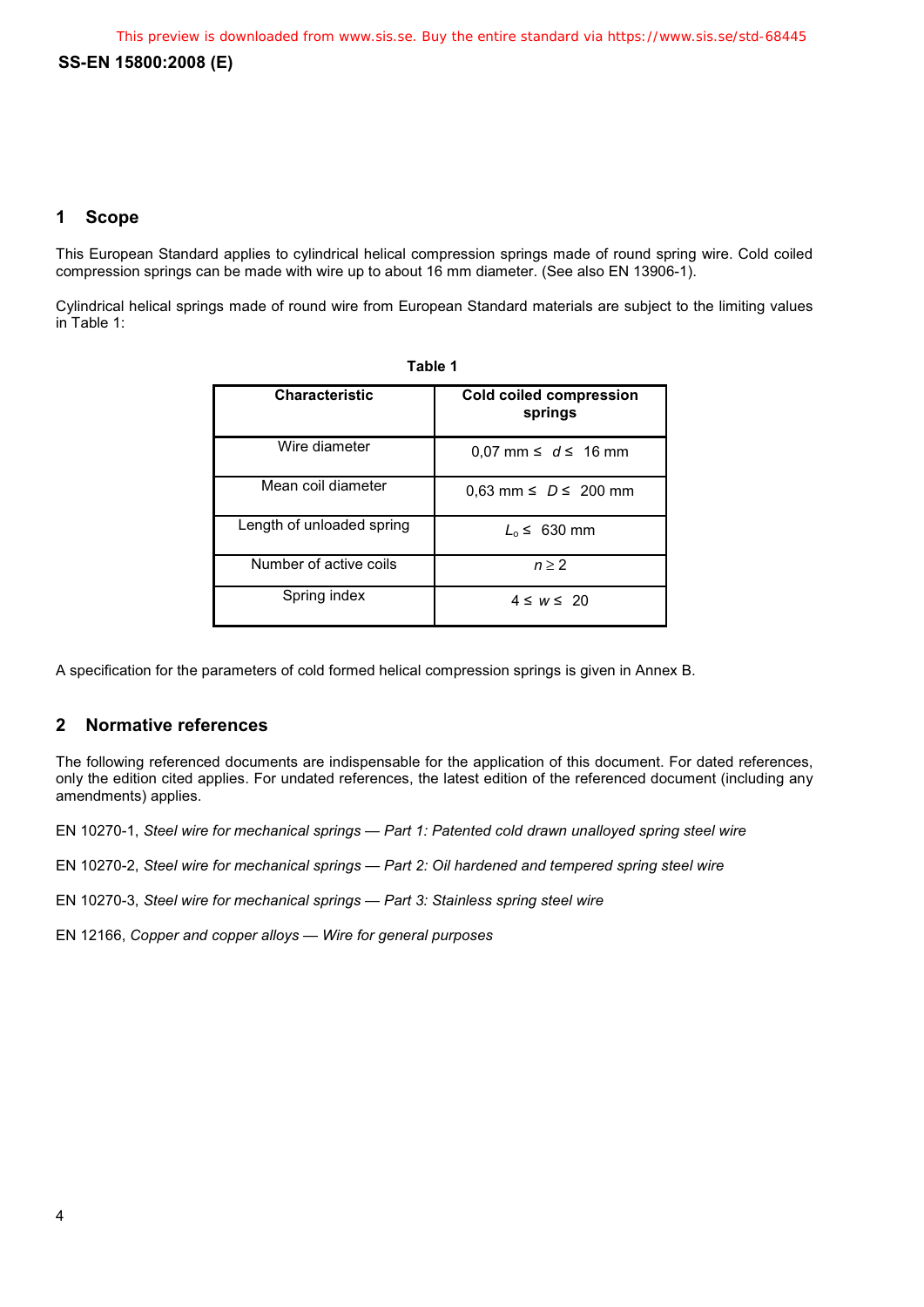## **3 Representation**

Dimensions in millimetres



**Figure 1 — Type 1 Spring ends closed and ground (with theoretical characteristic)** 

**Figure 2 — Type 2 Spring ends closed**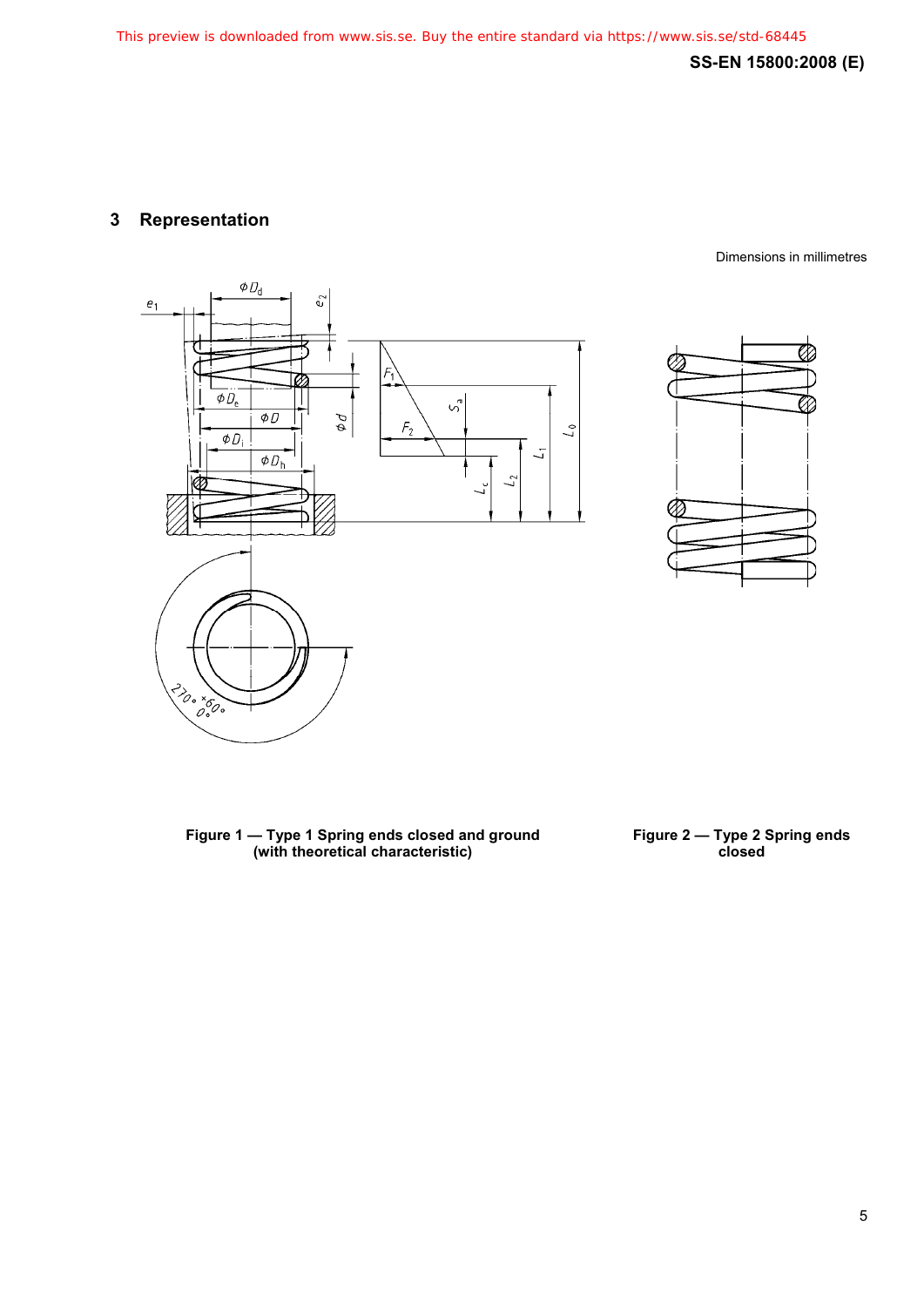## **4 Definitions, symbols, units and terms**

**Table 2** 

| <b>Symbols</b>                        | <b>Units</b> | <b>Terms</b>                                                                                                                                                     |
|---------------------------------------|--------------|------------------------------------------------------------------------------------------------------------------------------------------------------------------|
| $\pmb{\mathit{a}}_\text{F}$           | N            | Value for determining variations of spring force and spring length (effect of<br>geometry and dimensions)                                                        |
| $A_{\rm D}$                           | mm           | Permissible variation of coil diameter $(D_e, D_i, D)$ of unloaded spring                                                                                        |
| $A_{\rm F}$                           | N            | Permissible variation of spring force $F$ at given spring length $L$                                                                                             |
| $A_{L0}$                              | mm           | Permissible variation of length $L_0$ of unloaded spring                                                                                                         |
| $\overline{d}$                        | mm           | Nominal diameter of wire (or bar)                                                                                                                                |
| $d_{\max}$                            | mm           | Upper deviation of $d$                                                                                                                                           |
| $D_{\rm e}$                           | mm           | Outside diameter of spring                                                                                                                                       |
| $D_{d}$                               | mm           | Mandrel diameter (inner guide)                                                                                                                                   |
| $D_{\rm h}$                           | mm           | Sleeve diameter (outer guide)                                                                                                                                    |
| $D_i$                                 | mm           | Inside diameter of spring                                                                                                                                        |
| $D = \underline{D_e + D_i}$           | mm           | Mean diameter of spring                                                                                                                                          |
| e <sub>1</sub>                        | mm           | Permissible variation of squareness of the unloaded ground spring                                                                                                |
| $e_2$                                 | mm           | Permissible variation in parallelism of the ground spring bearing surfaces,<br>measured for $D_{\rm e}$                                                          |
| F                                     | N            | Spring force                                                                                                                                                     |
| $F_1, F_2, \ldots$                    | $\mathsf{N}$ | Spring forces for the spring lengths $L_1$ , $L_2$ (at ambient temperature of 20 °C)                                                                             |
| $F_{\rm c\,th}$                       | N            | Theoretical spring force at solid length $L_c$<br><b>NOTE</b><br>The actual spring force at the solid length is as a rule greater than the<br>theoretical force. |
| $k_{\rm f}$                           |              | Factor for determining variations of spring force and spring length (effect of<br>active coils)                                                                  |
| L                                     | mm           | Spring length                                                                                                                                                    |
| $L_0$                                 | mm           | Nominal free length of spring                                                                                                                                    |
| $L_1$                                 | mm           | Length at smallest test load $F_1$                                                                                                                               |
| $L_1, L_2, \ldots$                    | mm           | Spring lengths for the spring forces $F_1, F_2, \ldots$                                                                                                          |
| $L_{\rm c}$                           | mm           | Solid length                                                                                                                                                     |
| $L_{\rm n}$                           | mm           | Minimum permissible spring length (depending upon S <sub>a</sub> )                                                                                               |
| n                                     |              | Number of active coils                                                                                                                                           |
| $n_{\rm t}$                           |              | Total number of coils                                                                                                                                            |
| $\mathcal{Q}$                         |              | Coefficient of quality grade                                                                                                                                     |
| $R = \underline{A}F$<br>$\varDelta$ s | N/mm         | Spring rate                                                                                                                                                      |
| $s_1$ , $s_{2}$                       | mm           | Spring deflections, for the spring forces $F_1, F_2$                                                                                                             |
| $S_{\rm c}$                           | mm           | Spring deflection for the solid length $L_c$                                                                                                                     |
| $\mathbf{S}_\text{h}$                 | mm           | Deflection of spring (stroke) between two positions                                                                                                              |
| $S_{\rm a}$                           | mm           | Sum of minimum gaps between adjacent active coils at spring length L <sub>n</sub>                                                                                |
| $w =$                                 |              | Spring index                                                                                                                                                     |
| $\lambda =$                           |              | Slenderness ratio                                                                                                                                                |